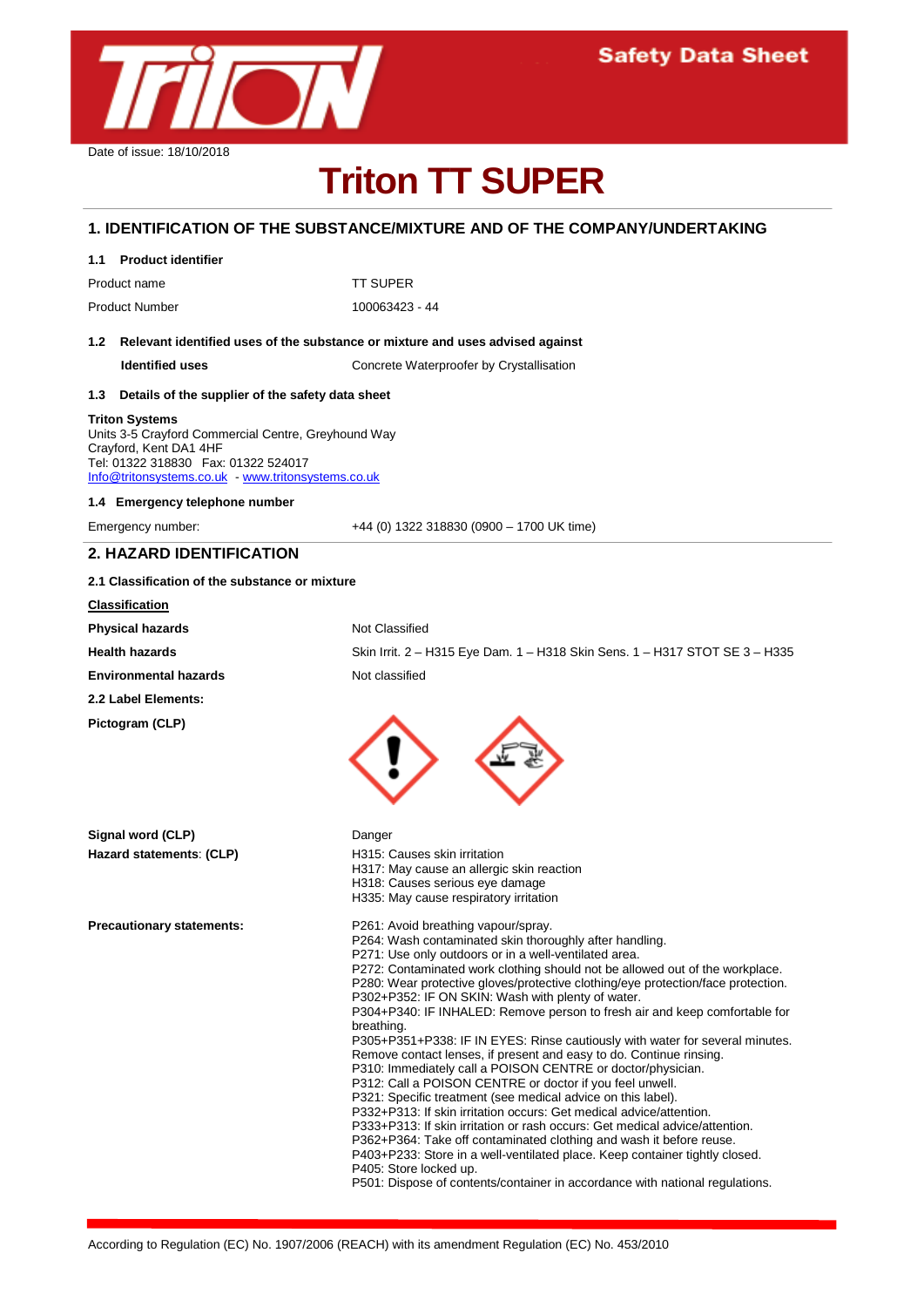

# **Safety Data Sheet**

**Contains Contains Portland Cement, Tartaric Acid** 

**2.3 Other hazards:** No information available

## **3. COMPOSITION & INFORMATION ON INGREDIENTS**

**3.1 Substances**

This product is a mixture. Health hazard information is based on its components.

## **3.2 Mixtures**

**Chemical nature** Mixture of cement, quartz sand and additives.

| <b>Chemical Name</b>                                | EC-No.    | <b>CAS-No</b> | $\frac{9}{6}$ | <b>Classification</b><br>(1272/2008/EC)                                             |
|-----------------------------------------------------|-----------|---------------|---------------|-------------------------------------------------------------------------------------|
| <b>PORTLAND</b><br><b>CEMENT</b><br>$Cr+VI < 2$ ppm | 266-043-4 | 65997-15-1    | $30 - 60$     | STOT SE 3 (H335)<br>Skin Irrit. 2 (H315)<br>Eye Dam. 1 (H318)<br>Skin Sens. 1(H317) |
| SODIUM<br><b>CARBONATE</b>                          | 207-838-8 | 497-19-8      | $5 - 10$      | Eye Irrit. $2 - H319$                                                               |
| <b>TARTARIC ACID</b>                                |           | 133-37-9      | $1-5$         | Eye Dam. $1 - H318$                                                                 |

The Full Text for all R-Phrases and Hazard Statements are Displayed in Section 16.

## **4. FIRST AID MEASURES**

| 4.1 Description of First Aid Measures                                          |                                                                 |                                                                                                                                                                                                                                                                                                                                                                                                                            |  |
|--------------------------------------------------------------------------------|-----------------------------------------------------------------|----------------------------------------------------------------------------------------------------------------------------------------------------------------------------------------------------------------------------------------------------------------------------------------------------------------------------------------------------------------------------------------------------------------------------|--|
|                                                                                | <b>General advice</b>                                           | Move affected person to fresh air and keep warm and at rest in a position comfortable<br>for breathing. Get medical attention. Treat symptomatically.                                                                                                                                                                                                                                                                      |  |
|                                                                                | Inhalation                                                      | IF INHALED: Get medical attention immediately. Move affected person to fresh air and<br>keep warm and at rest in a position comfortable for breathing. Do not induce vomiting.                                                                                                                                                                                                                                             |  |
|                                                                                | <b>Skin contact</b>                                             | IF ON SKIN (or hair): Rinse immediately with plenty of water. Continue to rinse for at<br>least 10 minutes. Get medical attention if irritation persists after washing. Remove<br>contaminated clothing.                                                                                                                                                                                                                   |  |
|                                                                                | Eye contact                                                     | IF IN EYES: Remove any contact lenses and open eyelids wide apart. Continue to rinse<br>for at least 15 minutes and get medical attention. Get medical attention if irritation<br>persists after washing.                                                                                                                                                                                                                  |  |
|                                                                                | Ingestion                                                       | IF SWALLOWED: Get medical attention immediately. If throat irritation or coughing<br>persists, proceed as follows. Rinse mouth thoroughly with water. Promptly get affected<br>person to drink large volumes of water to dilute the swallowed chemical. Stop if the<br>affected person feels sick as vomiting may be dangerous. If vomiting occurs, the head<br>should be kept low so that vomit does not enter the lungs. |  |
|                                                                                | <b>Protection of First-aiders</b>                               | First aid personnel should wear appropriate protective equipment during any rescue.                                                                                                                                                                                                                                                                                                                                        |  |
|                                                                                | 4.2 Most important symptoms and effects, both acute and delayed |                                                                                                                                                                                                                                                                                                                                                                                                                            |  |
|                                                                                | <b>General Information</b>                                      | Treat symptomatically. See Section 11 for additional information on health hazards.                                                                                                                                                                                                                                                                                                                                        |  |
|                                                                                | <b>Inhalation</b>                                               | Irritating.                                                                                                                                                                                                                                                                                                                                                                                                                |  |
|                                                                                | Ingestion                                                       | May cause stomach pain or vomiting. May cause irritation. Gastrointestinal symptoms,<br>including upset stomach.                                                                                                                                                                                                                                                                                                           |  |
|                                                                                | <b>Skin Contact</b>                                             | May cause skin irritation.                                                                                                                                                                                                                                                                                                                                                                                                 |  |
|                                                                                | <b>Eye Contact</b>                                              | Causes skin and eye irritation.                                                                                                                                                                                                                                                                                                                                                                                            |  |
| 4.3 Indication of any immediate medical attention and special treatment needed |                                                                 |                                                                                                                                                                                                                                                                                                                                                                                                                            |  |
|                                                                                | Notes for the doctor                                            | Treat symptomatically.                                                                                                                                                                                                                                                                                                                                                                                                     |  |
|                                                                                | <b>Specific treatments</b>                                      | Treat symptomatically.                                                                                                                                                                                                                                                                                                                                                                                                     |  |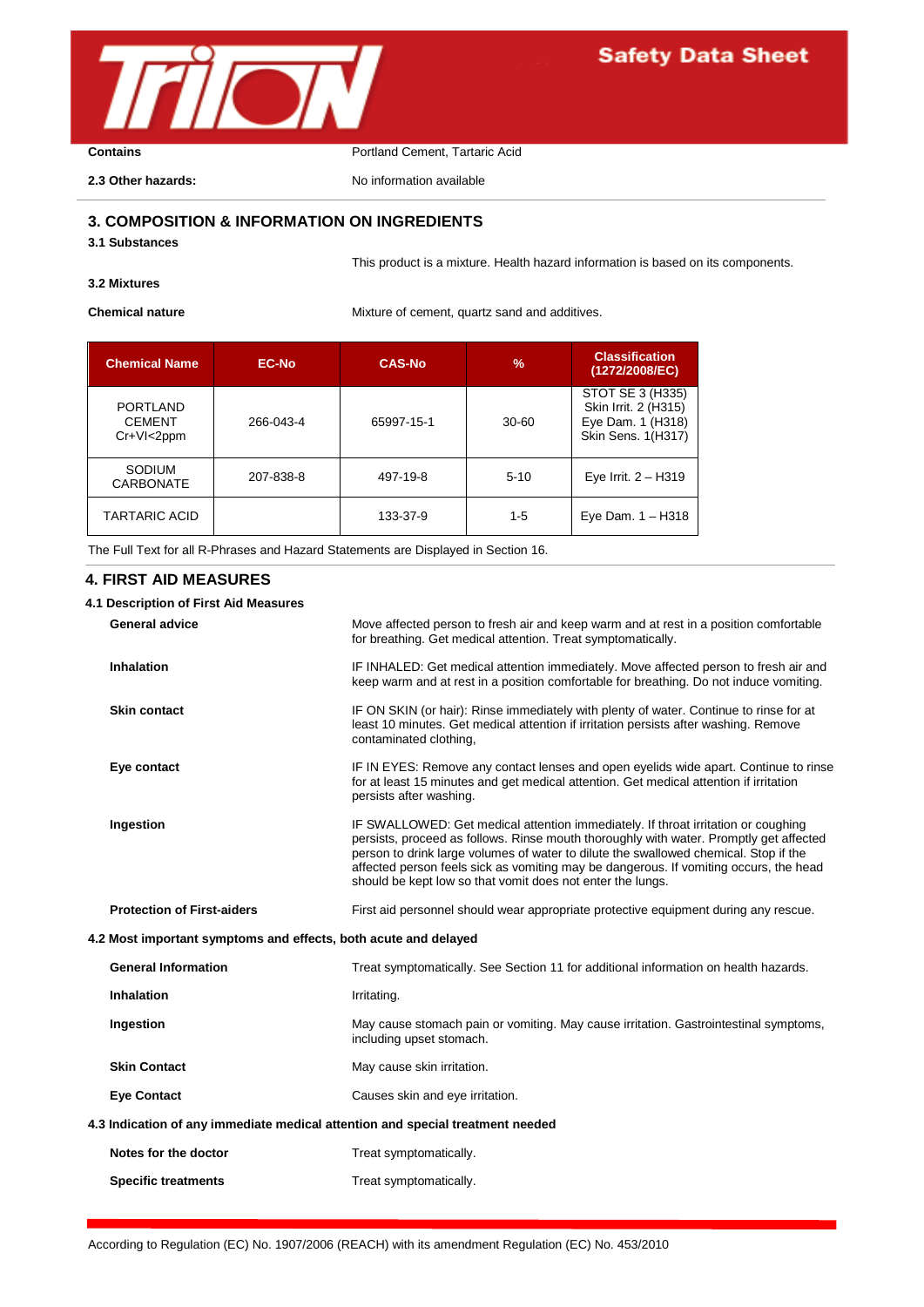

## **5. FIRE-FIGHTING MEASURES**

#### **5.1 Extinguishing media**

**Suitable extinguishing media:** Use fire-extinguishing media suitable for the surrounding fire. Extinguish with alcoholresistant foam, carbon dioxide or dry powder. **5.2 Special hazards arising from the substance or mixture Specific hazards** The product is not flammable. Hazardous combustion products None known. **5.3 Advice for fire-fighters Protective actions during firefighting** No action shall be taken without appropriate training or involving any personal risk. Evacuate area. **Special protective equipment for** Use air-supplied respirator, gloves and protective goggles. **firefighters**

## **6. ACCIDENTAL RELEASE MEASURES**

#### **6.1 Personal precautions, protective equipment and emergency procedures**

| <b>Personal Precautions</b>                              | No action shall be taken without appropriate training or involving any personal risk.<br>Keep unnecessary and unprotected personnel away from the spillage. Avoid contact<br>with skin, eyes and clothing. Follow precautions for safe handling describes in this<br>safety data sheet. Avoid inhalation of dust.                                                                                                                                                                                                                                                                                            |  |  |
|----------------------------------------------------------|--------------------------------------------------------------------------------------------------------------------------------------------------------------------------------------------------------------------------------------------------------------------------------------------------------------------------------------------------------------------------------------------------------------------------------------------------------------------------------------------------------------------------------------------------------------------------------------------------------------|--|--|
| 6.2 Environmental precautions                            |                                                                                                                                                                                                                                                                                                                                                                                                                                                                                                                                                                                                              |  |  |
|                                                          | Spillages or uncontrolled discharges into watercourses must be reported<br>immediately to the Environmental Agency or other appropriate regulatory body.                                                                                                                                                                                                                                                                                                                                                                                                                                                     |  |  |
| 6.3 Methods and material for containment and cleaning up |                                                                                                                                                                                                                                                                                                                                                                                                                                                                                                                                                                                                              |  |  |
| Methods for cleaning up                                  | If leakage cannot be stopped evacuate the area. Move containers from spillage<br>area. Large spillages: collect and place in suitable waste disposal containers<br>and seal securely. Absorb small quantities with paper towels and evaporate in a<br>safe place. Dispose of waste to licensed waste disposal site in accordance with<br>the requirements of the local Waste Disposal Authority. Label the containers<br>containing waste and contaminated materials and remove from the area as soon<br>as possible. Remove spillage with vacuum cleaner or collect with a shovel and<br>broom, or similar. |  |  |
| 6.4 Reference to other sections                          | For personal protection, see section 8. For waste disposal, see section 13. See<br>section 11 for additional information on health hazards. See section 12 for<br>additional information on ecological hazards.                                                                                                                                                                                                                                                                                                                                                                                              |  |  |

## **7. HANDLING AND STORAGE**

| 7.1 Precautions for safe handling                                |                                                                                                                                                                                                                                                                                                    |  |  |
|------------------------------------------------------------------|----------------------------------------------------------------------------------------------------------------------------------------------------------------------------------------------------------------------------------------------------------------------------------------------------|--|--|
| <b>Usage precautions</b>                                         | For professional users only. Do not handle until all safety precautions have been read<br>and understood. Use only in well-ventilated. Protect from moisture. Keep container dry.<br>Container must be kept tightly closed when not in use. Do not eat, drink or smoke when<br>using this product. |  |  |
| Advice on general occupational                                   |                                                                                                                                                                                                                                                                                                    |  |  |
| hygiene                                                          | When using, do not eat, drink or smoke. Provide eyewash station. Wash promptly with<br>soap and water if skin becomes contaminated. Promptly remove any clothing that<br>becomes contaminated.                                                                                                     |  |  |
| 7.2 Conditions for safe storage, including any incompatibilities |                                                                                                                                                                                                                                                                                                    |  |  |
| <b>Storage precautions</b>                                       | Store at temperatures between 4°C and 30°C. Keep container tightly closed in a dry<br>and well ventilated place. Do not store near heat sources or expose to high<br>temperatures. Store away from acids and protect from moisture. Keep out of reach of<br>children.                              |  |  |
| Storage class                                                    | Chemical storage.                                                                                                                                                                                                                                                                                  |  |  |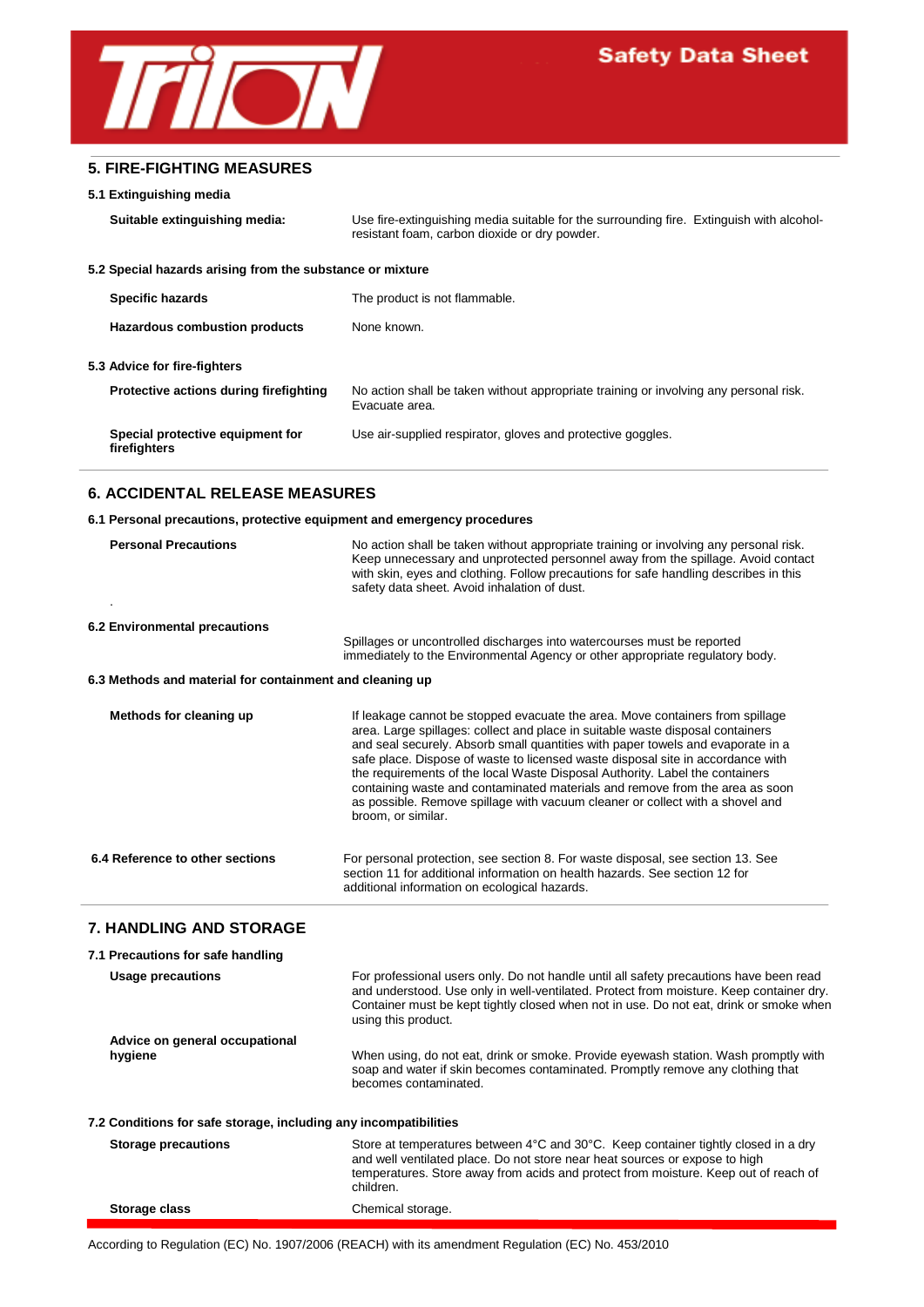

## **7.3 Specific end use(s)**

**Specific end use(s)** The identified uses for this product are detailed in section 1.2.

## **8. EXPOSURE CONTROLS/PERSONAL PROTECTION**

#### **8.1 Control parameters**

## **Occupational Exposure Limit**

#### **Portland Cement**

Long-term exposure limit (8 hour TWA): WEL 10mg/m<sup>3</sup> inhalable dust Long-term exposure limit (8 hour TWA): WEL 4 mg/m<sup>3</sup> respirable dust Long-term exposure limit (8 hour TWA): WEL 4 mg/m<sup>3</sup>

#### **Silica Sand**

Maximum Exposure Limit 0.3mg/m<sup>3</sup>

#### **Sodium Carbonate**

Long-term exposure limit (8 hour TWA): EH40 (United Kingdom (UK)). 10mg/m<sup>3</sup> total inhalable dust<br>Long-term exposure limit (8 hour TWA): EH40 (United Kingdom (UK)). 4mg/m<sup>3</sup> respirable dust Long-term exposure limit (8 hour TWA): EH40 (United Kingdom (UK)). 4mg/m<sup>3</sup>

WEL = Workplace Exposure Limit

#### **8.2 Exposure controls**

#### **Personal protective equipment**





| Appropriate engineering controls       | Provide adequate ventilation.                                                                                                                                  |
|----------------------------------------|----------------------------------------------------------------------------------------------------------------------------------------------------------------|
| <b>Personal protection</b>             | Use protective clothing, hand gloves and goggles.                                                                                                              |
| <b>Eye/Face Protection</b>             | Use tightly fitting safety goggles (with side shields). Safety glasses (with side shields)<br>should be consistent with EN 166 or equivalent.                  |
| <b>Hand Protection</b>                 | To protect hands from chemicals gloves should comply with European Standard EN374.<br>It is recommended that gloves are mad of nitrile rubber or butyl rubber. |
| Other skin and body protection         | Wear long sleeved clothing to prevent skin contamination. Wear impervious gloves<br>and/or clothing if needed to prevent contact with the material.            |
| <b>Respiratory protection</b>          | If ventilation is inadequate, suitable respiratory protection must be worn.                                                                                    |
| <b>Environmental exposure controls</b> | Keep container tightly sealed when not in use.                                                                                                                 |
| Hygiene measures                       | Wash hands thoroughly after handling. Promptly remove any clothing that becomes<br>contaminated. When using, do not eat, drink or smoke.                       |

## **9. PHYSICAL AND CHEMICAL PROPERTIES**

## **9.1 Information on basic physical and chemical properties**

| Appearance:      | Powder           |
|------------------|------------------|
| Colour:          | Grev             |
| Odour:           | Almost odourless |
| Odour threshold: | Not determined   |
|                  |                  |

According to Regulation (EC) No. 1907/2006 (REACH) with its amendment Regulation (EC) No. 453/2010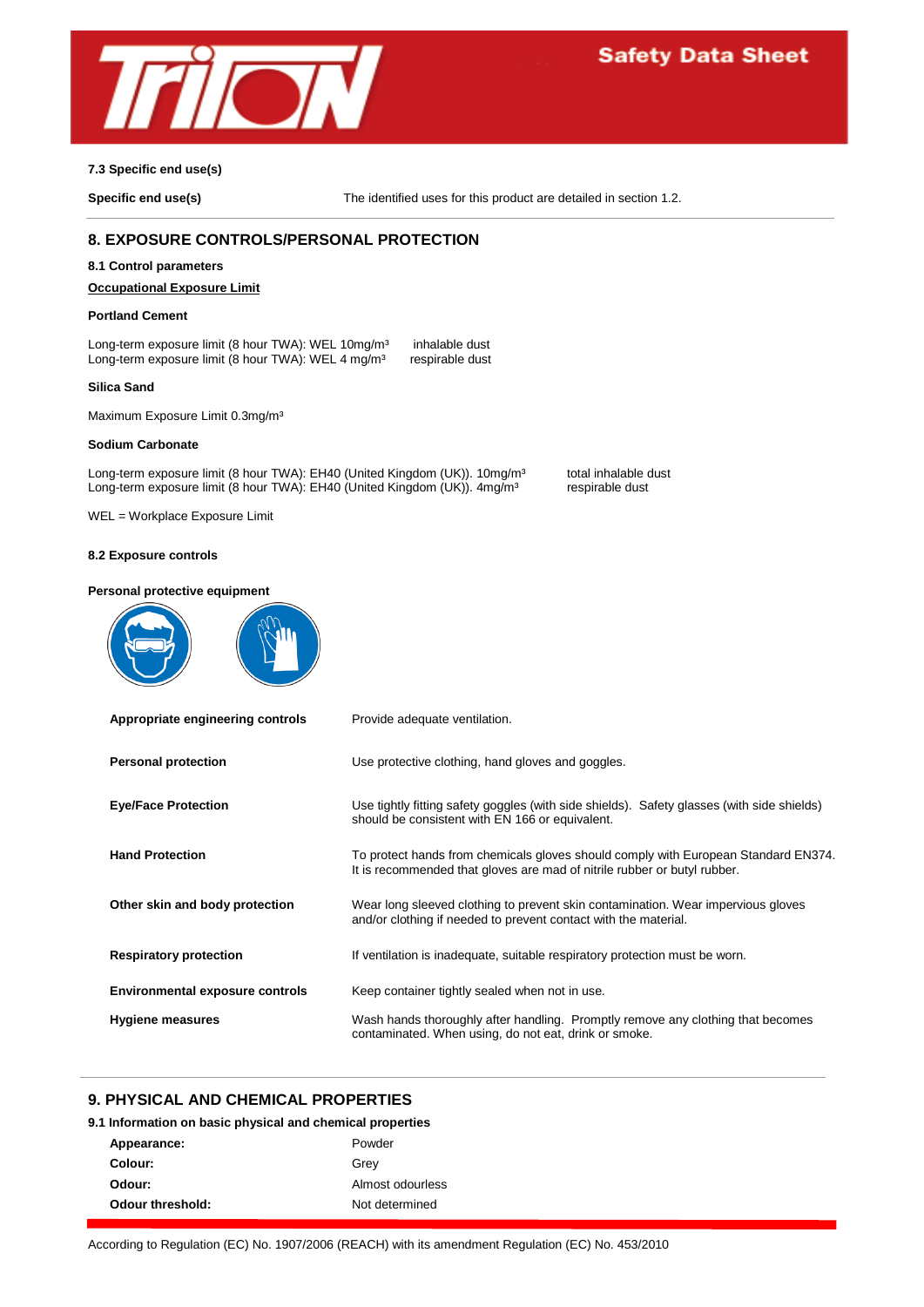

| pH:                                  | Not applicable                 |
|--------------------------------------|--------------------------------|
| <b>Melting point:</b>                | Not applicable                 |
| Initial boiling point and range:     | Not determined                 |
| Flash point:                         | Not determined                 |
| <b>Evaporation rate:</b>             | Not determined                 |
| <b>Evaporation factor:</b>           | Not determined                 |
| Flammability (solid, gas):           | Not applicable                 |
| Upper/lower flammability             | Not applicable                 |
| or explosive limits:                 |                                |
| Other flammability:                  | Not applicable                 |
| Vapour pressure:                     | Not determined                 |
| Vapour density:                      | Not determined                 |
| Relative density:                    | Not applicable                 |
| <b>Bulk density:</b>                 | 1290 - 1400 kg/m <sup>3</sup>  |
| Solubility(ies):                     | Not determined                 |
| <b>Partition coefficient:</b>        | Not determined                 |
| Auto-ignition temperature:           | Not determined                 |
| <b>Decomposition Temperature:</b>    | Not determined                 |
| <b>Explosive properties:</b>         | Not applicable                 |
| <b>Explosive under the influence</b> | Not considered to be explosive |
| of a flame:                          |                                |
| <b>Oxidising Properties:</b>         | Not applicable                 |

## **9.2 Other information**

| <b>10. STABILITY AND REACTIVITY</b>     |                                                                                                                    |
|-----------------------------------------|--------------------------------------------------------------------------------------------------------------------|
| 10.1 Reactivity                         | Reacts with water and moisture in the air.                                                                         |
| <b>10.2 Chemical stability</b>          | Stable at normal ambient temperatures and when used as recommended.                                                |
| 10.3 Possibility of hazardous reactions |                                                                                                                    |
|                                         | No potentially hazardous reactions known.                                                                          |
| 10.4 Conditions to avoid                | Avoid exposure to high temperatures or direct sunlight. When exposed to air, this<br>product will absorb moisture. |
| 10.5 Incompatible materials             |                                                                                                                    |
|                                         | Avoid contact with the following materials: strong acids, water, moisture.                                         |
| 10.6 Hazardous decomposition products   |                                                                                                                    |
|                                         | Carbon dioxide (CO2). Carbon monoxide (CO). Nitrous gases (NOx).                                                   |
|                                         |                                                                                                                    |

## **11. TOXICOLOGICAL INFORMATION**

## **11.1 Information on toxicological effects.**

| Acute toxicity - oral<br>Notes (oral LD50)                    | Not available                                                                                                                                                      |
|---------------------------------------------------------------|--------------------------------------------------------------------------------------------------------------------------------------------------------------------|
| Acute toxicity - dermal<br>Notes (dermal LD50)                | No information available                                                                                                                                           |
| Acute toxicity – inhalation<br><b>Notes (inhalation LC50)</b> | No information available                                                                                                                                           |
| <b>Skin corrosion/irritation</b><br>Human skin model test     | Cement in contact with wet skin may cause thickening, cracking or fissuring of the skin.<br>Prolonged contact in combination with abrasion may cause severe burns. |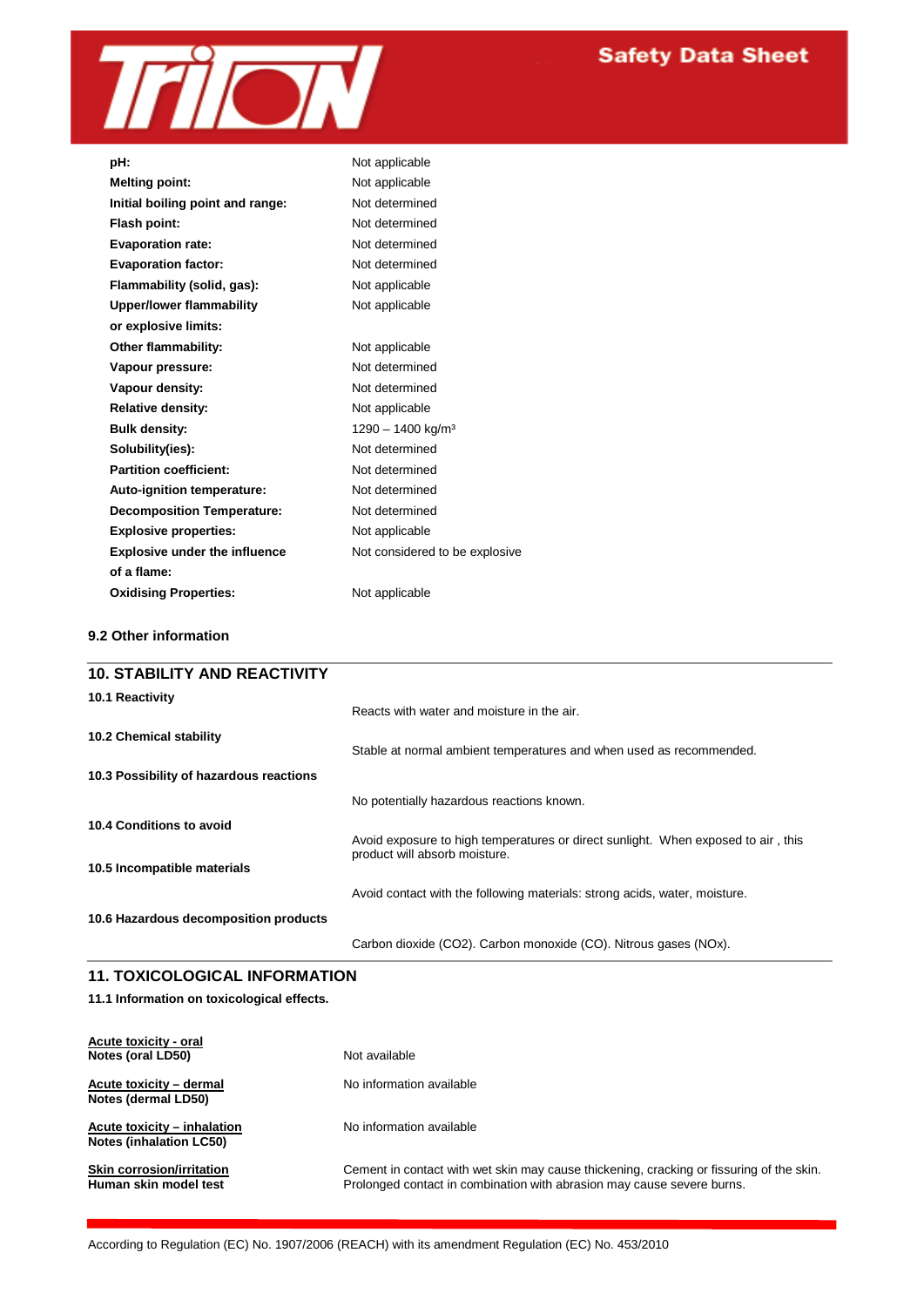

## **Safety Data Sheet**

| Serious eye damage/irritation                                     | Direct contact with product may cause corneal damage by immediate or delayed irritation<br>or inflammation. Direct contact by larger amounts of dry product or splashes of wet<br>product may cause from moderate eye irritation to chemical burns and blindness.       |  |
|-------------------------------------------------------------------|-------------------------------------------------------------------------------------------------------------------------------------------------------------------------------------------------------------------------------------------------------------------------|--|
| <b>Respiratory sensitisation</b>                                  | Based on available data the classification criteria are not met.                                                                                                                                                                                                        |  |
| <b>Skin sensitisation</b>                                         | Some individuals may develop eczema upon exposure to wet cement dust caused either<br>by the high pH which induces irritant contact dermatitis after prolonged contact or by an<br>immunological reaction to soluble Cr (VI) which elicits allergic contact dermatitis. |  |
| Germ cell mutagenicity                                            |                                                                                                                                                                                                                                                                         |  |
| Genotoxicity - in vitro                                           | Based on available data the classification criteria is not met.                                                                                                                                                                                                         |  |
| Genotoxicity - in vivo                                            | Based on available data the classification criteria is not met.                                                                                                                                                                                                         |  |
| Carcinogenicity                                                   | Based on available data the classification criteria is not met.                                                                                                                                                                                                         |  |
| <b>Reproductive toxicity</b><br>Reproductive toxicity – fertility | Based on available data the classification criteria is not met.                                                                                                                                                                                                         |  |
| Specific target organ toxicity – repeated exposure                |                                                                                                                                                                                                                                                                         |  |
| STOT - repeated exposure                                          | Based on available data the classification criteria is not met.                                                                                                                                                                                                         |  |

## **12. ECOLOGICAL INFORMATION**

| The product is not hazardous to the environment. Ecotoxicological tests with Portland<br>cement on Daphnia magna and Selenastrum coli have shown little toxicological impact.<br>Therefore LC50 and EC50 values could not be determined. There is no indication of<br>sediment phase toxicity. The addition of large amounts of cement to water may,<br>however, cause a rise in pH and may, therefore, be toxic to aquatic life under certain<br>circumstances. |
|------------------------------------------------------------------------------------------------------------------------------------------------------------------------------------------------------------------------------------------------------------------------------------------------------------------------------------------------------------------------------------------------------------------------------------------------------------------|
|                                                                                                                                                                                                                                                                                                                                                                                                                                                                  |
| There is no data available on the mixture itself.                                                                                                                                                                                                                                                                                                                                                                                                                |
| The product does not contain any substances expected to be bioaccumulating.                                                                                                                                                                                                                                                                                                                                                                                      |
| Not determined.                                                                                                                                                                                                                                                                                                                                                                                                                                                  |
| The product hardens to a solid, immobile substance.                                                                                                                                                                                                                                                                                                                                                                                                              |
|                                                                                                                                                                                                                                                                                                                                                                                                                                                                  |
|                                                                                                                                                                                                                                                                                                                                                                                                                                                                  |
|                                                                                                                                                                                                                                                                                                                                                                                                                                                                  |
|                                                                                                                                                                                                                                                                                                                                                                                                                                                                  |

**13.1 Waste treatment methods** Dispose of waste to licensed waste disposal site in accordance with the requirements of the local Waste Disposal Authority. Waste should be treated as controlled waste. **Disposal methods** Dispose of contents/container in accordance with national regulations. Waste should be treated as controlled waste.

#### **14. TRANSPORT INFORMATION**

#### **General** The product is not covered by international regulations on the

**14.1 UN number** Not applicable.

**14.2 UN proper shipping name** Not applicable.

**14.3 Transport hazard class(es)** No transport warning sin required.

transport of dangerous goods (IMDG, IATA, ADR/RID).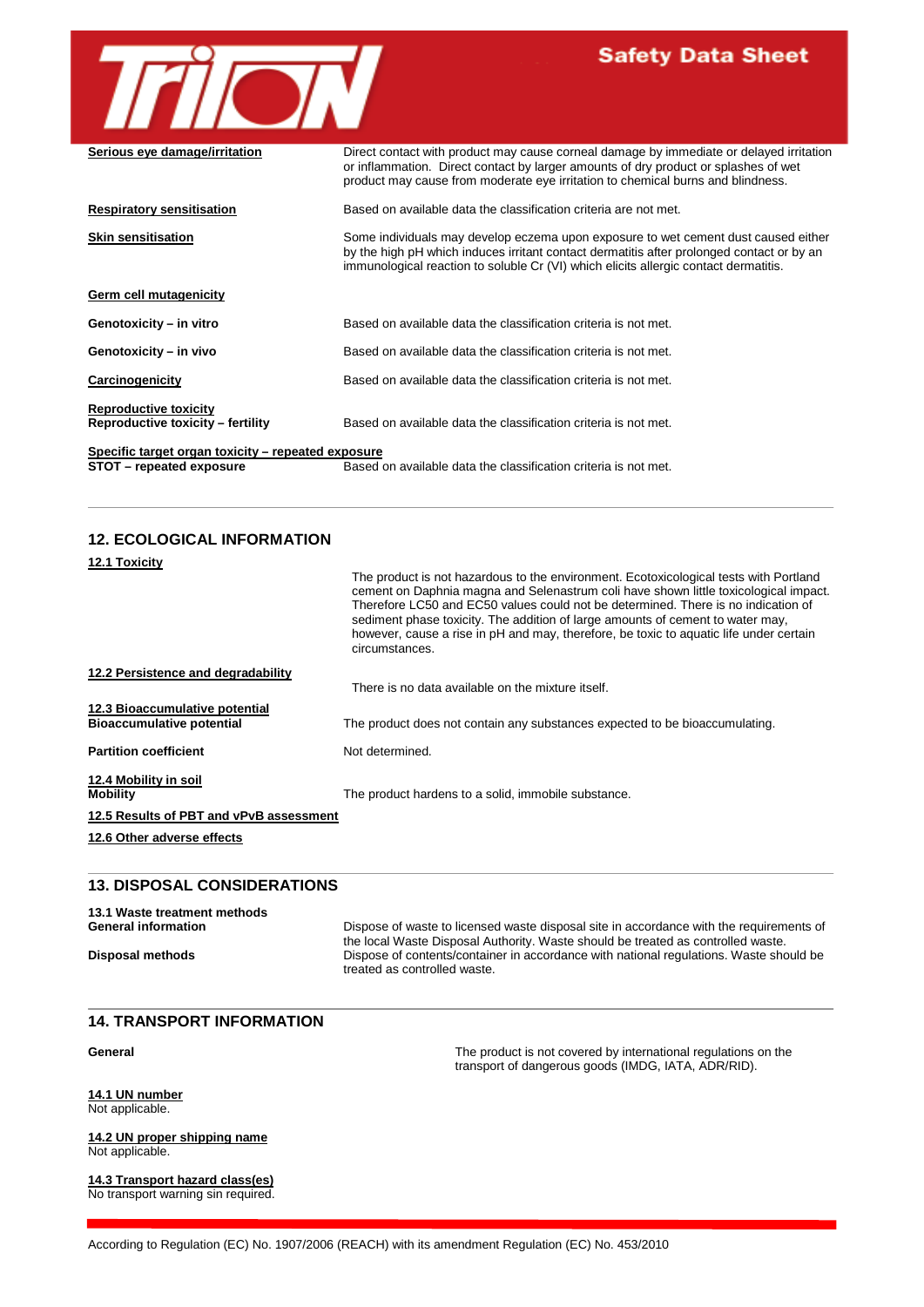

**14.4 Packing group** Not applicable.

**14.5 Environmental hazards Environmentally hazardous substance/marine pollutant**

No.

**14.6 Special precautions for user** Not applicable

**14.7. Transport in bulk according to Annex II of MARPOL73/78 and the IBC code Transport in bulk according to Annex II of MARPOL73/78 And the IBC Code**

## **15. REGULATORY INFORMATION**

#### **15.1 Safety, health and environmental regulations/legislation specific for the substance or mixture**

| <b>National regulations</b>                                     | Control of Substances Hazardous to Health Regulations 2002 (as amended).<br>EH40/2005 Workplace exposure limits.<br>Health and Safety at Work etc. Act 1974 (as amended).<br>The chemicals (Hazard Information and Packaging for Supply) Regulations 2009 (SI 2009 No. 716).                                                                                                                                                                                                                                                                                                                                                                                                                                                                                                                                                                                                                                                                                                                                            |
|-----------------------------------------------------------------|-------------------------------------------------------------------------------------------------------------------------------------------------------------------------------------------------------------------------------------------------------------------------------------------------------------------------------------------------------------------------------------------------------------------------------------------------------------------------------------------------------------------------------------------------------------------------------------------------------------------------------------------------------------------------------------------------------------------------------------------------------------------------------------------------------------------------------------------------------------------------------------------------------------------------------------------------------------------------------------------------------------------------|
| <b>EU</b> legislation                                           | Commission Decision 2000/532/EC as amended by Decision 2001/118/EC establishing a list of<br>wastes and hazardous waste pursuant to Council Directive 75/442/EEC on waste and Directive<br>91/689/EEC on hazardous waste with amendments.<br>Commission Directive 2000/39/EC of 8 June 2000 establishing a first list of indicative occupational<br>exposure limit values in implementation of Council Directive 98/24/EC on the protection of the<br>health and safety of workers from the risks related to chemical agents at work (as amended).<br>Commission Regulation (EU) No 453/2010 of 20 May 2010.<br>Regulation (EC) No 1272/2008 of the European Parliament and of the Council of 16 December<br>2008 on classification, labelling and packaging of substances and mixtures (as amended).<br>Regulation (EC) No 1907/2006 of the European Parliament and of the Council of 18 December<br>2006 concerning the Registration, Evaluation, Authorisation and Restriction of Chemicals (REACH)<br>(as amended). |
| Guidance                                                        | Workplace Exposure Limits EH40.                                                                                                                                                                                                                                                                                                                                                                                                                                                                                                                                                                                                                                                                                                                                                                                                                                                                                                                                                                                         |
| <b>Restrictions (Title VIII</b><br><b>Regulation 1907/2006)</b> | No specific restrictions on use are known for this product.                                                                                                                                                                                                                                                                                                                                                                                                                                                                                                                                                                                                                                                                                                                                                                                                                                                                                                                                                             |

#### **15.2 Chemical safety assessment Inventories**

### **EU – EINECS/ELINCS**

All the ingredients are listed or exempt.

## **16. OTHER INFORMATION**

| <b>General information</b>    | Only trained personnel should use this material.                                                                                                                                                        |
|-------------------------------|---------------------------------------------------------------------------------------------------------------------------------------------------------------------------------------------------------|
| <b>Revision date</b>          | 08/07/2015                                                                                                                                                                                              |
| Revision<br><b>SDS Number</b> | 4800                                                                                                                                                                                                    |
| Hazard statements in full     | H315 - Causes skin irritation.<br>H317 - May cause an allergic skin reaction.<br>H318 - Causes serious eye damage.<br>H319 - Causes serious eye irritation.<br>H335 - May cause respiratory irritation. |

*The information provided in this safety data sheet is correct to the best of our knowledge, information and belief at the date of its publication. The information provided is designed*  only as guidance for safe use, processing, handling, storage, transport, release and disposal. It is not to be considered a warranty or quality specification. The information relates only<br>to the specific material designate